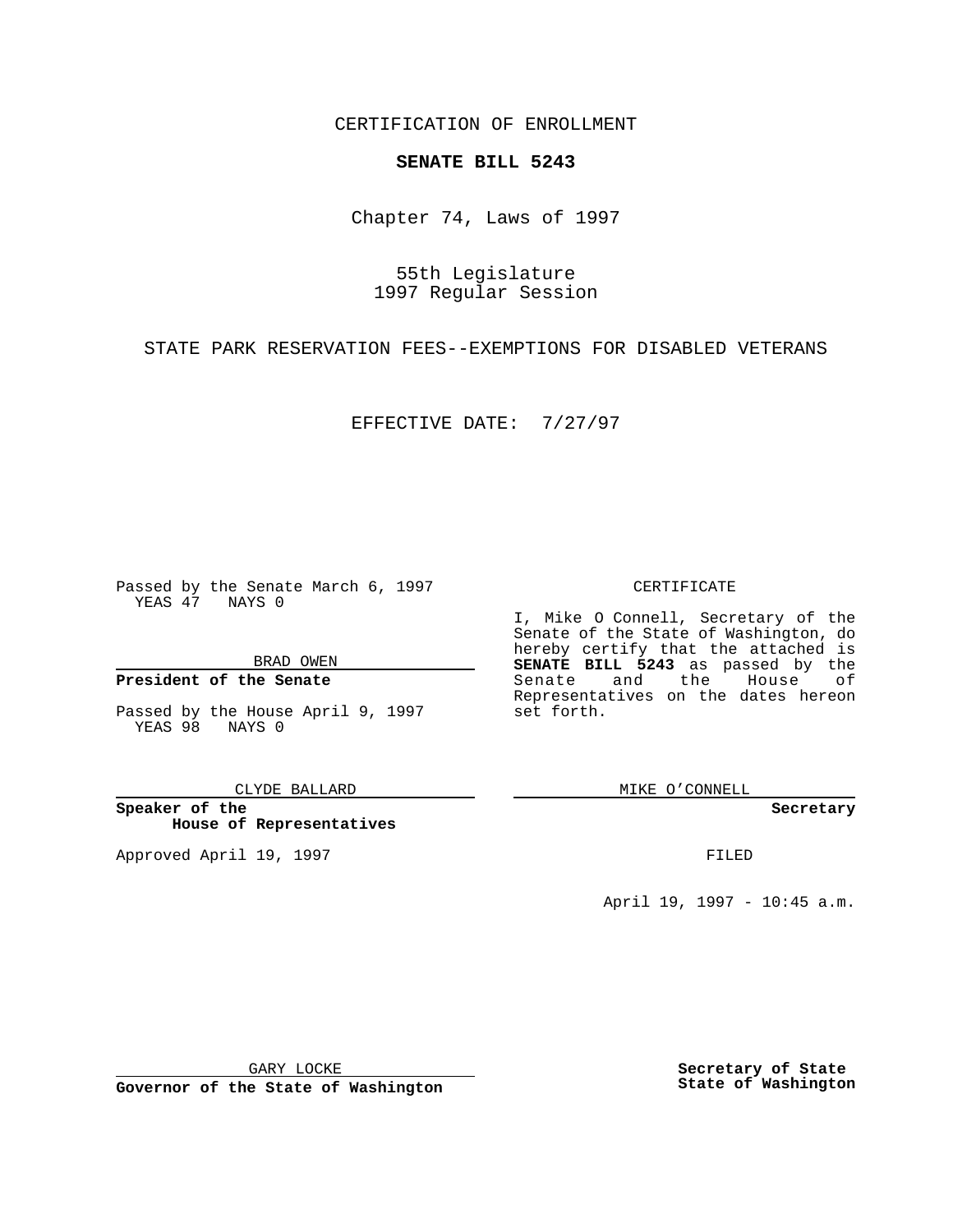# **SENATE BILL 5243** \_\_\_\_\_\_\_\_\_\_\_\_\_\_\_\_\_\_\_\_\_\_\_\_\_\_\_\_\_\_\_\_\_\_\_\_\_\_\_\_\_\_\_\_\_\_\_

\_\_\_\_\_\_\_\_\_\_\_\_\_\_\_\_\_\_\_\_\_\_\_\_\_\_\_\_\_\_\_\_\_\_\_\_\_\_\_\_\_\_\_\_\_\_\_

Passed Legislature - 1997 Regular Session

## **State of Washington 55th Legislature 1997 Regular Session**

**By** Senators Oke, Rasmussen, Winsley, Morton, Benton, Prince, Stevens, Horn, Zarelli, Long, Roach, Swecker, Deccio, McCaslin, Hale, Sellar, Johnson, Bauer, McAuliffe and Haugen

Read first time 01/20/97. Referred to Committee on Natural Resources & Parks.

1 AN ACT Relating to exempting disabled veterans from reservation 2 fees for state parks; and amending RCW 43.51.055.

3 BE IT ENACTED BY THE LEGISLATURE OF THE STATE OF WASHINGTON:

4 **Sec. 1.** RCW 43.51.055 and 1989 c 135 s 1 are each amended to read 5 as follows:

 (1) The commission shall grant to any person who meets the eligibility requirements specified in this section a senior citizen's pass which shall (a) entitle such person, and members of his camping unit, to a fifty percent reduction in the campsite rental fee prescribed by the commission, and (b) entitle such person to free admission to any state park.

12 (2) The commission shall grant a senior citizen's pass to any 13 person who applies for the same and who meets the following 14 requirements:

15 (a) The person is at least sixty-two years of age; and

16 (b) The person is a domiciliary of the state of Washington and 17 meets reasonable residency requirements prescribed by the commission; 18 and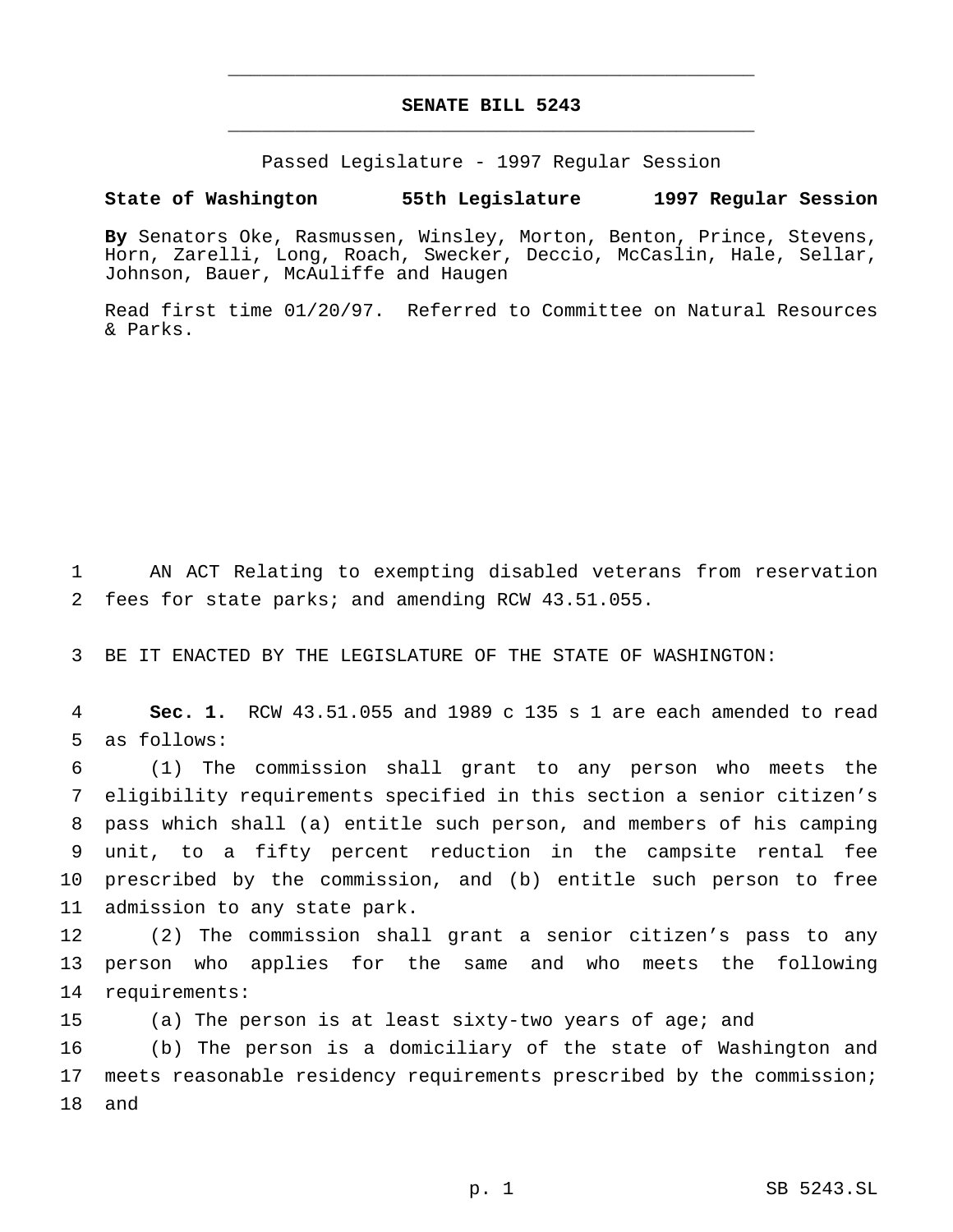(c) The person and his or her spouse have a combined income which would qualify the person for a property tax exemption pursuant to RCW 84.36.381, as now law or hereafter amended. The financial eligibility requirements of this subparagraph (c) shall apply regardless of whether the applicant for a senior citizen's pass owns taxable property or has obtained or applied for such property tax exemption.

 (3) Each senior citizen's pass granted pursuant to this section is valid so long as the senior citizen meets the requirements of subsection (2)(b) of this section. Notwithstanding, any senior citizen meeting the eligibility requirements of this section may make a voluntary donation for the upkeep and maintenance of state parks.

 (4) A holder of a senior citizen's pass shall surrender the pass upon request of a commission employee when the employee has reason to believe the holder fails to meet the criteria in subsection (2)(a), (b), or (c) of this section. The holder shall have the pass returned upon providing proof to the satisfaction of the director of the parks and recreation commission that the holder does meet the eligibility criteria for obtaining the senior citizen's pass.

 (5) Any resident of Washington who is disabled as defined by the social security administration and who receives social security benefits for that disability, or any other benefits for that disability from any other governmental or nongovernmental source, or who is entitled to benefits for permanent disability under RCW 71A.10.020(2) due to unemployability full time at the minimum wage, or who is legally blind or profoundly deaf, or who has been issued a card, decal, or special license plate for a permanent disability under RCW 46.16.381 shall be entitled to receive, regardless of age and upon making application therefor, a disability pass at no cost to the holder. The pass shall (a) entitle such person, and members of his camping unit, to a fifty percent reduction in the campsite rental fee prescribed by the commission, and (b) entitle such person to free admission to any state park.

 (6) A card, decal, or special license plate issued for a permanent disability under RCW 46.16.381 may serve as a pass for the holder to entitle that person and members of the person's camping unit to a fifty percent reduction in the campsite rental fee prescribed by the commission, and to allow the holder free admission to state parks.

 (7) Any resident of Washington who is a veteran and has a service-connected disability of at least thirty percent shall be entitled to